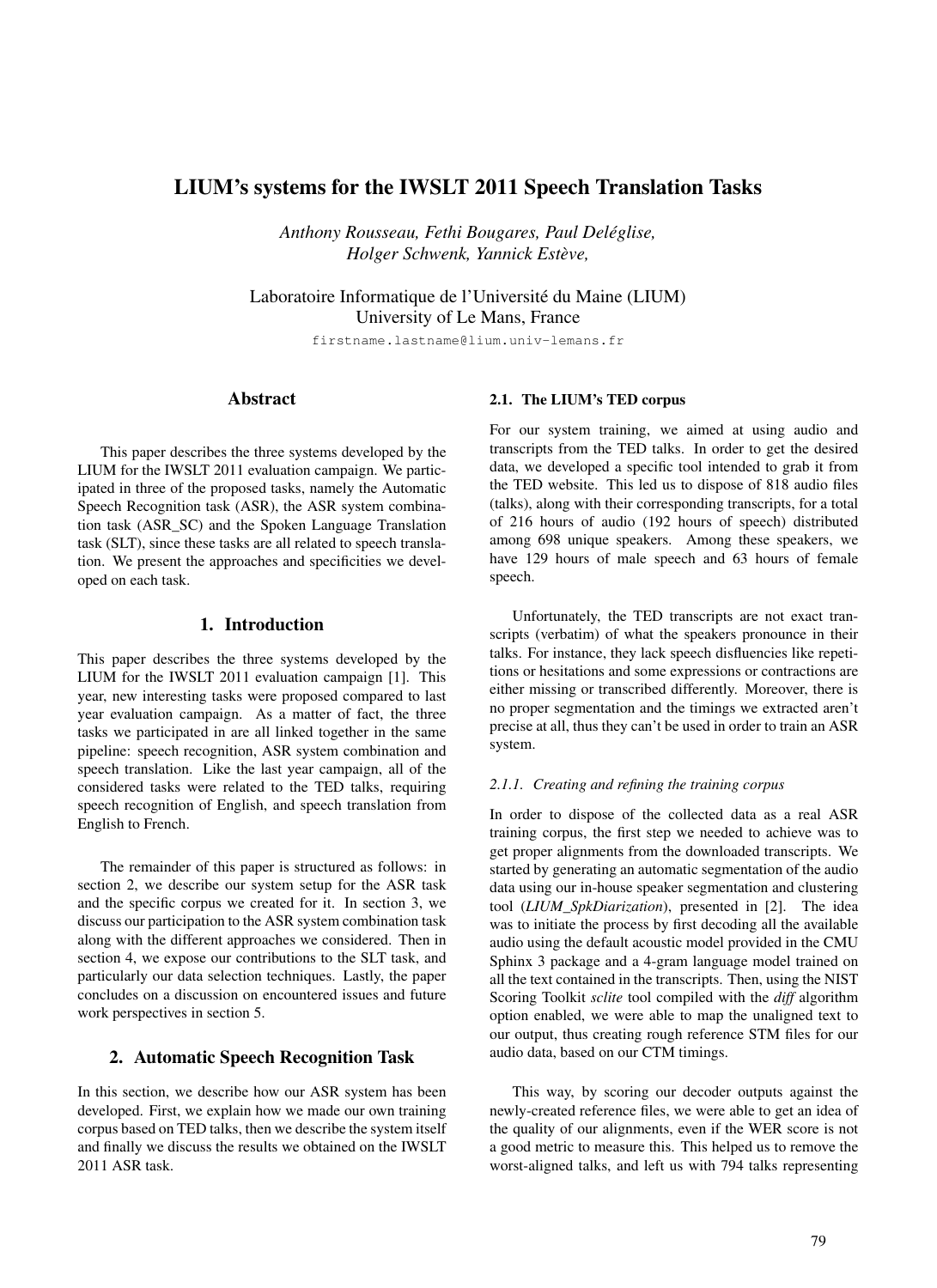135 hours of speech: 91 hours of male and 44 hours of female.

This first iteration (the bootstrap) led us to train a new acoustic model based on our TED audio. Then, by performing a forced alignment and decoding our audio again, we were able to generate a more accurate set of reference STM files. In order to get a sufficient accuracy, we only kept part of the segments where the decoding output and the unaligned text agreed at least on the first and last word of the segment, thus removing words on each extremity. This second iteration left us with 779 talks, for an amount of speech of 152 hours, 106 hours of male and 46 hours of female. Starting from this data, and for a third time, we trained a new acoustic model and decoded all our speech. We then kept only segments which were consistent enough, *i.e.* the segments which were perfectly aligned (word by word) with the original text. This way, we were able to circumvent the fact that our transcript text was approximative.

In the end, our TED corpus is composed of a total of 773 talks, representing 118 hours of speech: 82 hours of male and 36 hours of female. The table 1 resumes the statistics of our corpus for each iteration.

| Iteration                   | #Talks |                  | Gender speech    |        |  |
|-----------------------------|--------|------------------|------------------|--------|--|
|                             |        | (hours)          | Male             | Female |  |
| $0$ (orig.)                 | 818    | 192 <sub>h</sub> | 129 <sub>h</sub> | 63h    |  |
|                             | 794    | 135h             | 91 <sub>h</sub>  | 44 h   |  |
| $\mathcal{D}_{\mathcal{A}}$ | 779    | 152h             | 106h             | 46 h   |  |
| $3$ (final)                 | 773    | 118h             | 82 <sub>h</sub>  | 36h    |  |

Table 1: TED audio training corpus statistics by iteration.

In order to enhance our corpus with some diversity, we added parts of the 1997 English Broadcast News Speech corpus (HUB4) which represent a total of 65 hours of speech (41 hours of man speech and 23 hours of woman speech).

### *2.1.2. Creating the development corpus*

When training an ASR system, it is mandatory to have at our disposal a development corpus well related to the training data, with precise transcriptions. This helps achieving fine tuning of all weights used in the system. In order to get such data, we took the talks used for the IWSLT 2010 dev and test corpora, and transcribed them manually to get references as precise as possible (since the TED transcriptions are not verbatim transcriptions).

In terms of size, this development corpus, composed of 19 talks, represents a total of 4 hours and 13 minutes of speech. Among these, male speech counts for 3 hours and 14 minutes, while female speech represents 59 minutes.

#### 2.2. Architecture of the LIUM's ASR system

#### *2.2.1. Vocabulary and language modeling*

In order to select the optimal vocabulary for our system training, we trained unigram language models on the textual data from TED, HUB4 and all the monolingual corpora proposed for the IWSLT 2011 task. In a second time, we interpolate them to get a global unigram model. That model is then sorted according to the word probabilities in reverse order, which allows us to select the most likely words appearing in the corpora, as described in [3]. For our system, we selected the 150k most likely words, plus all of the TED and HUB4 words to ensure that our system training would be consistent. This left us with a vocabulary size of 157,6k words.

To train our language models (LM), we used the SRILM toolkit [4]. The selected vocabulary is exactly the same as the one described above to keep the system's consistency. We trained several 4-gram LMs, one for each monolingual corpus, which were then interpolated to create the final LM, a 4-gram back-off model with Kneser-Ney discounting. The interpolation weights are computed with an EM procedure, using the textual data from the unmodified development corpus mentioned in section 2.1.2. Given the vocabulary limited size of our system, we didn't apply any cut-offs on the final language model.

### *2.2.2. Description*

Our in-house ASR system is a five-pass system based on the open-source CMU Sphinx system (version 3 and 4), similar to the LIUM'08 french ASR system described in [5]. The acoustic models were trained in the same manner, except that we added a multi-layer perceptron (MLP) using the Bottle-Neck feature extraction as described in [6].

The input speech representation of our MLP is a concatenation of nine frames of thirty-nine MFCC coefficients (twelve MFCC features, energies,  $\Delta$  and  $\Delta^2$  derivatives). The topology of the MLP is the following: the first hidden layer is composed of 4000 neurons, the second one, used as the decoding output, of 40 and the third one, used for training, of 123 (41 phonemes, 3 states per phoneme). For the decoding, we first perform a Principal Components Analysis (PCA) transformation on the 40 parameters. Then two streams are decoded: the first one is composed by the 40 parameters of the PCA transformation while the second one is made of 39 standard PLP features. The streams likelihoods are weighted in order to obtain a resulting likelihood dynamic similar to one single PLP stream. Training of the MLP features is performed using the ICSI QuickNet libraries (see [7]).

Here is a summary of the five passes performed by the system for decoding: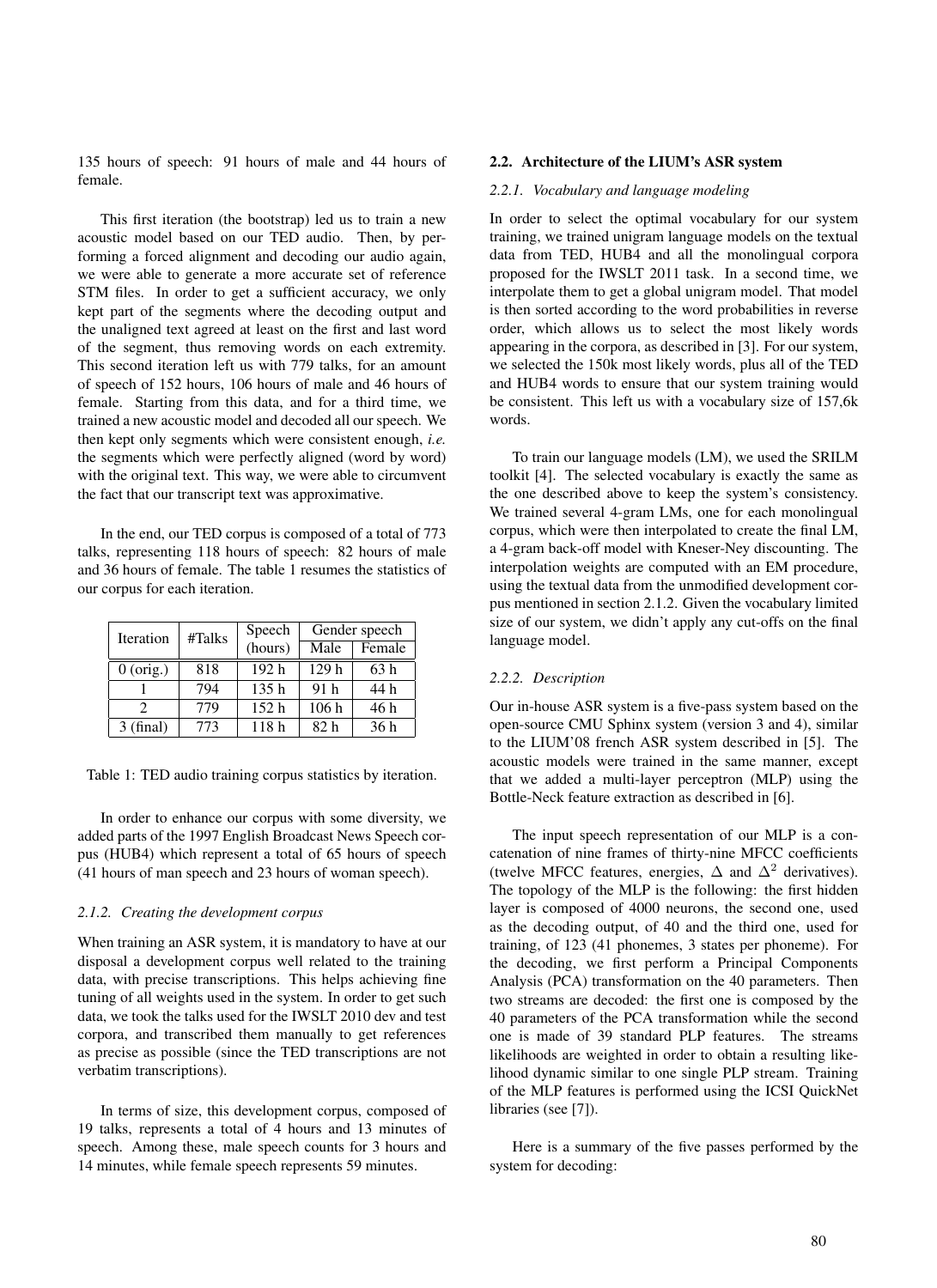- # 1 The first pass uses generic acoustic models and a 3 gram language model.
- #2 The best hypotheses generated by pass #1 are used to compute a CMLLR transformation for each speaker. Decoding #2, using SAT and Minimum Phone Error (MPE) acoustic models and CMLLR transformations, generates word-graphs.
- # 3 In the third pass, the computed MLP features are used to rescore the word-graphs obtained during the second pass.
- #4 The fourth pass consists in expanding with a 4-gram language model the linguistic scores of the updated word-graphs of the third pass.
- # 5 The last pass generates a confusion network from the fourth pass expanded word-graphs and applies the consensus method to extract the final one-best hypothesis.

### 2.3. Results

The official results from the IWSLT 2011 organizers showed that our system performed well, be it on development and test data from IWSLT 2010, where it was the second best system, or on test data from this year's campaign, where it was the third best system.

Unfortunately, no information is given by the organizers regarding the size of other systems training data.

| Data set         | <b>LIUM</b> system | Best system |
|------------------|--------------------|-------------|
|                  | (WER)              | (WER)       |
| Dev 2010         | $19.2\%$           | 17.8%       |
| <b>Test 2010</b> | $18.2\%$           | 15.8%       |
| <b>Test 2011</b> | $17.4\%$           | $15.3\%$    |

Table 2: Official results for LIUM ASR system, in WER.

### 3. ASR System Combination Task

Improvements from ASR system combination are usually best when systems are sufficiently different. Since there are five different ASR system submitted to the IWSLT 2011 ASR task, many system combination schemes can be applied.

In this section we describe different combination methods used during IWSLT ASR combination task. We also present the performance of each combination on the development corpus.

### 3.1. Combination methods

Many combination methods have been proposed in the literature. These techniques perform at different level and most of them operate at the ASR output level. ROVER [8], CNC [9] and lattice combination [10] are examples of such kind of combination. At the same time, other techniques are developed either to combine models (acoustic and linguistic) or to operate on decoding process.

### *3.1.1. ROVER*

ROVER is a simple voting mechanism using the 1-best output from each component system. This combination is divided in two steps: alignment and voting. Previous experiments have shown that best results are obtained when combined systems are ordered by increasing WER. Initial performance of combined systems and ROVER combination using NIST tools are reported in table 3.

|                 | dev2010 | tst2010 |
|-----------------|---------|---------|
| <b>Systems</b>  | (WER)   | (WER)   |
| System 0        | 21.2%   | 19.7%   |
| System 1        | 23.7%   | 22.3%   |
| System 2 (LIUM) | 19.2%   | 18.2%   |
| System 3        | 28.7%   | 28.0%   |
| System 4        | 17.8%   | 15.8%   |
| Rover-4-2-0-1   | 16.2%   | 14.6%   |

Table 3: Performance of the ASR submitted systems for IWSLT 2011 on the development corpus.

#### *3.1.2. Bag Of NGram driven decoding*

Bag Of NGram driven decoding (BONG) is a combination method operating at the decoding process level [11]. This combination method takes into consideration hypotheses coming from auxiliary systems by merging all the n-grams observed in each segment into the same bag of n-grams (with  $n = 3$ ). These bags of n-grams are used during the decoding process of the primary system in order to reevaluate the linguistic scores. This combination method proposes new hypotheses which are neither proposed by the auxiliary systems nor by the primary one. The final output can then be integrated in the initial ROVER combination scheme. Table 4 presents results when BONG combination is applied using the system 4 and the system 0 as auxiliary (BONG<sub>4−0</sub>).

As shown in table 4, BONG combination improve primary system (LIUM) accuracy by 0.9 and 0.8 absolute points respectively on dev and test set. In addition, output of BONG combination generate also complementary system which can be added to the final ROVER combination (Rover-(4-BONG-2-0-1)) to get an accuracy improvement of 0.5 absolute points on development and test set, compared to initial ROVER.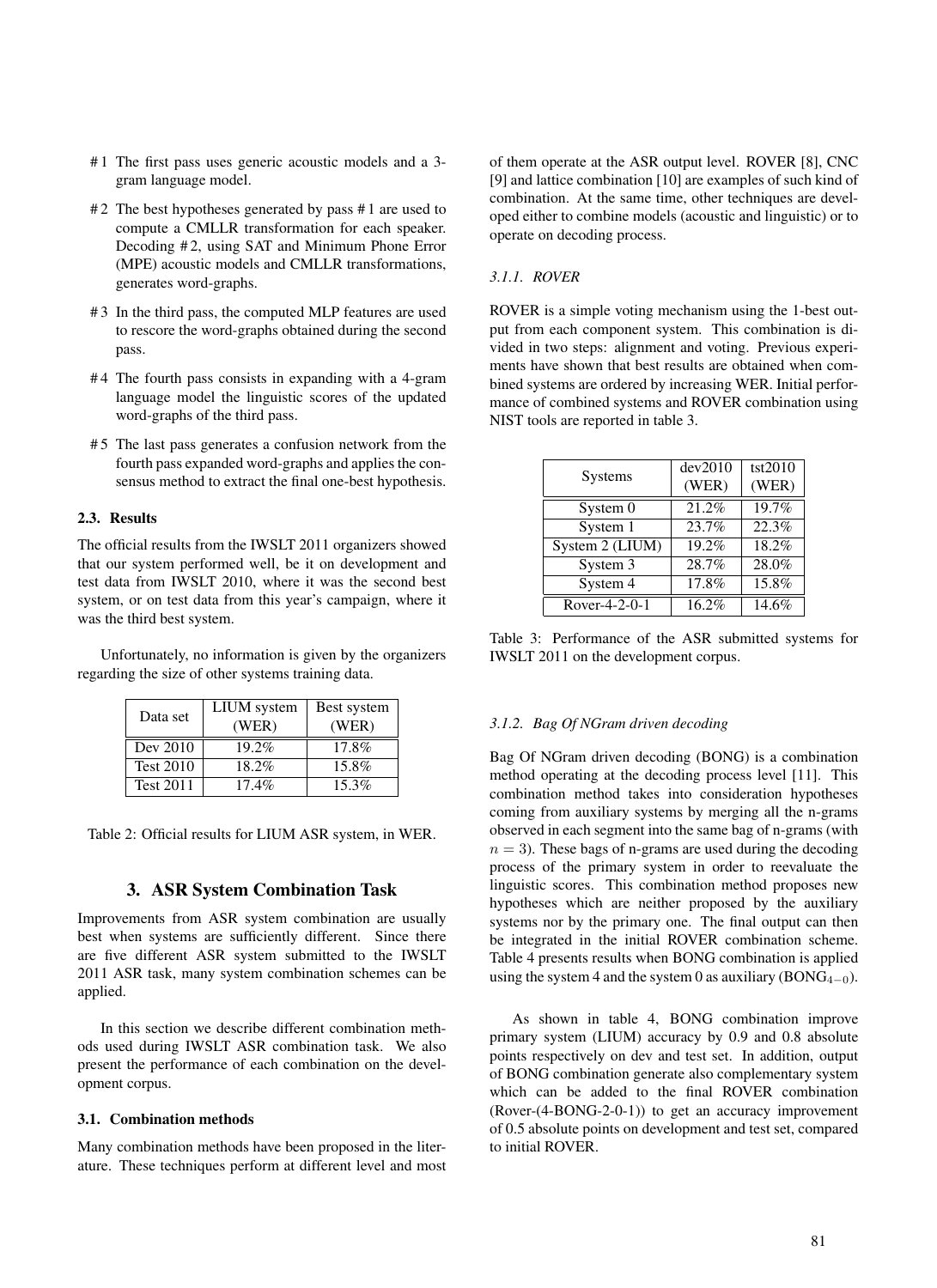| System               | dev2010<br>(WER) | tst2010<br>(WER) |
|----------------------|------------------|------------------|
| <b>LIUM</b>          | 19.2%            | 18.2%            |
| $BONG4-0$            | 18.3%            | 17.0%            |
| Rover-4-2-0-1        | $16.2\%$         | 14.6%            |
| Rover-(4-BONG-2-0-1) | 15.7%            | 14.1%            |

Table 4: Combinations Word Error Rate.

### 4. Spoken Language Translation Task

In this section, we explain how our Statistical Machine Translation (SMT) system for SLT was built. First, we describe the SLT system itself. Then, we detail how the resources provided or allowed for the task were selected to train the translation and language models of the system. Finally, we emphasize on input type selection, weighing of the corpora and results obtained on the IWSLT 2011 SLT Task.

All initial experiments (including data selection) have been done on internal versions of the development and test sets, which have been built by merging our ASR lattice output with the first external ASR lattice output available (released by the organizers after the *dev2010* and *tst2010* run submissions) in a confusion network and extracting the most likely solution from it. We also changed the repartition of the talks between the original development and test set, increasing the size of the dev set by reducing the size of the test set, in order to make the tuning process more robust with more data. We call these sets *LIUM dev2010* and *LIUM tst2010*. We then introduced different input types, after the baseline system had been fixed.

Moreover, all of our data was processed by a newer version of our in-house script first described in [12] and based on previous work by [13]. The goal of this script is to make training, development and test data resemble to ASR outputs.

#### 4.1. Architecture of the LIUM's SLT System

The goal of statistical machine translation (SMT) is to produce a target sentence  $e$  from a source sentence  $f$ . Our system is a phrase-based system [14, 15] which uses a log linear framework in order to introduce several models explaining the translation process:

$$
e^* = \arg \max_{e} p(e|f)
$$
  
= 
$$
\arg \max_{e} \{ exp(\sum_{i} \lambda_i h_i(e, f)) \}
$$
 (1)

The feature functions  $h_i$  are the system models and the  $\lambda_i$  weights are typically optimized to maximize a scoring function on a development set [16].

The phrase-based system uses fourteen features functions, namely phrase and lexical translation probabilities in both directions, seven features for the lexicalized distortion model, a word and a phrase penalty and a target language model (LM).

### *4.1.1. Description*

Our system is based on the Moses SMT toolkit [17] and is constructed as follows. First, word alignments in both directions are calculated. We used a multi-threaded version of the GIZA++ tool  $[18]$ .<sup>1</sup> This speeds up the process and corrects an error of GIZA++ that can appear with rare words.

Phrases and lexical reorderings are extracted using the default settings of the Moses toolkit. The parameters of Moses were tuned on *LIUM dev2010*, using the MERT tool.

#### *4.1.2. Language modeling*

The French language models were trained on all the French parts of the allowed parallel corpora, in addition to the proposed News monolingual corpus. 4-gram back-off LMs were used. The word list contains all the French words of our phrase table filtered on the 150k words from the ASR decoding vocabulary. Separate LMs were build on each data source with the SRI LM toolkit [4] and then linearly interpolated, optimizing the coefficients with an EM procedure. The perplexity of this LMs was 96.0.

In addition, we build a 5-gram continuous space language model for French [19]. This model was trained on the same data than the back-off model, using a resampling technique. The continuous space language model is interpolated with the 4-gram back-off model and used to rescore n-best lists. This reduces the perplexity to 84.9.

### *4.1.3. Recasing*

Since our SLT system does not contain any punctuation or case, it was necessary to recover them for the final output. We used the same technique as in last year's evaluation campaign, namely recasing using a separate SMT system dedicated to this task [12]. This technique is summarized by figure 1.

The main differences with last year are:

- less but more appropriate training data using perplexity data selection based on a French in-domain LM;
- suppression of the lexical reordering (instead of limiting it);
- a better development set for the tuning of the system, coming from a real ASR output.

<sup>1</sup>The source is available at http://www.cs.cmu.edu/~qing/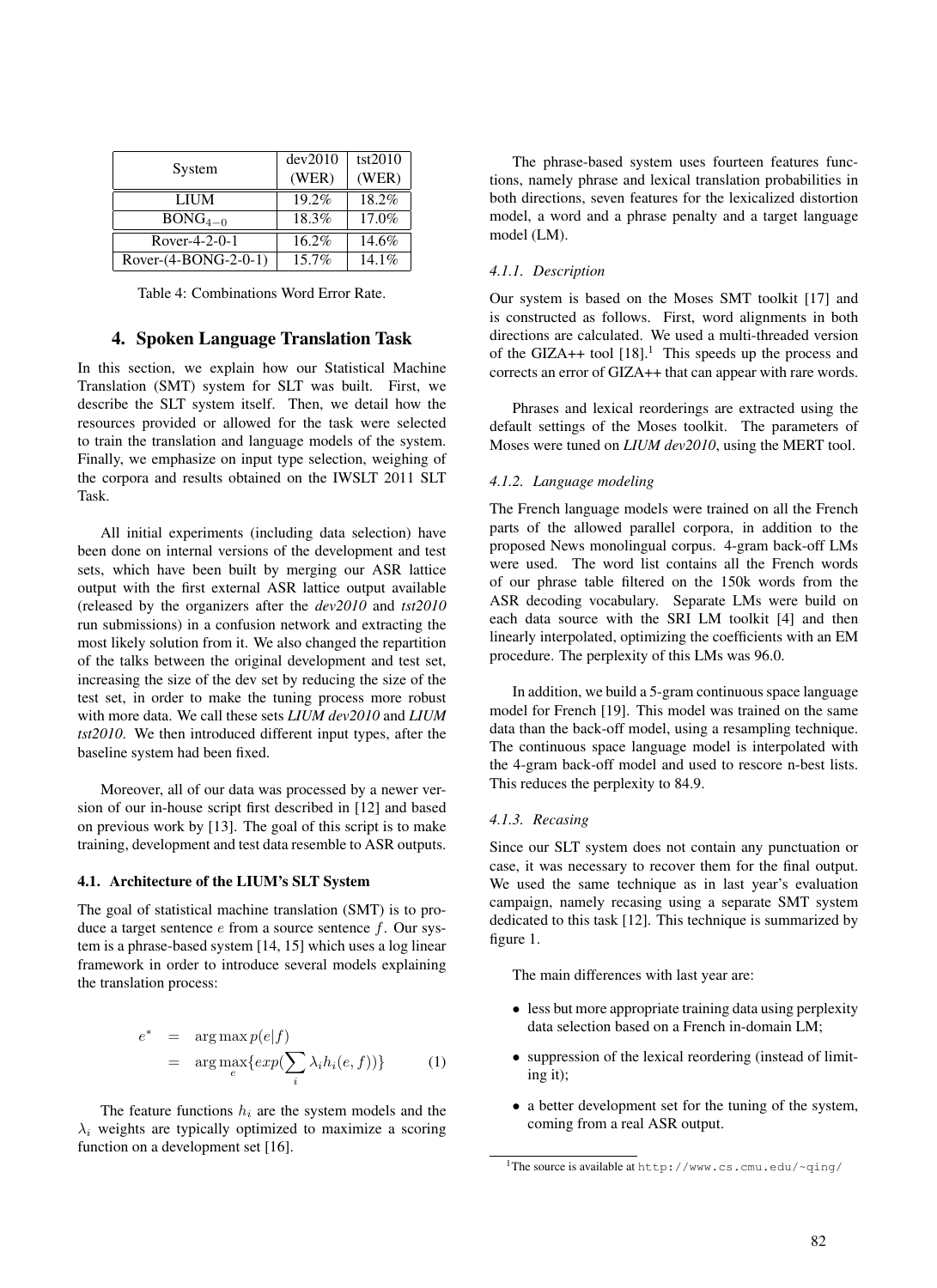| Corpus       | $#En$ tokens |            | #Fr tokens |            |
|--------------|--------------|------------|------------|------------|
|              |              | (millions) |            | (millions) |
|              | ASR<br>Orig. |            | Orig.      | ASR        |
| <b>TED</b>   | 2.0M         | 1.8M       | 2.2M       | 2.0M       |
| News-Comm.   | 2.8M         | 2.6M       | 3.3M       | 3.1M       |
| Europarl v6  | 50.6M        | 46.6M      | 56.2M      | 51.2M      |
| $\cosh 2$    | 232.5M       | 220.0M     | 272.6M     | 258.4M     |
| <b>TOTAL</b> | 287.9M       | 271.0M     | 334.3M     | 314.7M     |
| LIUM dev2010 | N/A          | 39k        | N/A        | 39k        |
| LIUM tst2010 | N/A          | 9k         | N/A        | 9k         |

Table 5: Characteristics of the considered parallel corpora. Orig is the original data while ASR is the processed data.

### 4.2. Bilingual data selection

For this task, we considered the following corpora among those available: the latest versions of News-Commentary and Europarl, the TED corpus provided by the organizers and a subset of the French–English  $10^9$  Gigaword. Like the last year's evaluation campaign, we didn't took into account the un200x corpus due to our experiments, showing its inappropriate style regarding the TED in-domain data. The Gigaword corpus was filtered with the same techniques used in our WMT 11 systems, as described in [20]. We call this internal subset ccb2. Table 5 summarizes the characteristics of those different corpora.

In order to select the best set of corpora for the system, we built several baseline systems with different sets of training data, to evaluate the impact on performance induced by each one of them. Table 6 presents the results we obtained for each of our experiments.

What we found is the following: surprisingly, the very small nc6-TED set is globally better than the biggest eparl6-ccb2-nc6-TED set, although it uses sixty times less data. These experiments also shown that introducing the nc6 corpus helps a lot, while adding the eparl6 corpus



Figure 1: Global architecture of our SLT system, with recasing.

| Data set            | #En filtered     | LIUM    | <b>LIUM</b> |
|---------------------|------------------|---------|-------------|
|                     | tokens           | dev2010 | tst2010     |
| <b>TED</b>          | 1.8 <sub>M</sub> | 23.69   | 25.09       |
| nc6-TED             | 4.4 M            | 24.30   | 25.68       |
| eparl6-nc6-TED      | 51.0 M           | 23.92   | 25.38       |
| eparl6-ccb2-nc6-TED | 271.0 M          | 24.34   | 25.32       |

Table 6: BLEU results in function of the used bitexts (no case, no punct).

deteriorates the performance of the system. Looking at these results, it also appeared that adding our ccb2 subset of Gigaword should help to achieve better performance, but with the help of a second level of filtering to discard the out-of-domain data.

In order to filter our ccb2 corpus, we tried a filtering approach based on LM perplexities, inspired by previous work described in [21]. We first built a 4-gram LM on the English data from the TED corpus. Using this LM, we computed the perplexity of each sentence from the ccb2 English part and sorted them in an ascending order. We then applied different thresholds on the sorted corpus and the resulting sets were integrated in our training data, in order to study the impact of the selection on our system's performance as shown in table 7.

We can observe that adding our ccb2 subset has no impact on the development data, while it improves significantly the performance on test data (when the threshold is inferior or equal to 70). The best compromise between performance, training data size and need in computing resources resides in a threshold equal to 70.

#### 4.3. Speech translation and corpus weighing

Starting from our baseline ccb2.px70-nc6-TED system, we had to determine which type of input would be the best for translation. We considered three different types of input: our ASR system 1-best output, the output extracted from the lattice fusion we made using the confusion networks and

| Data set                     | # $En$ | <b>LIUM</b> | <b>LIUM</b> |
|------------------------------|--------|-------------|-------------|
|                              | tokens | dev2010     | tst2010     |
| nc6-TED-ccb2.px50            | 4.9 M  | 24.22       | 25.98       |
| nc6-TED-ccb2.px60            | 5.2 M  | 24.20       | 25.87       |
| nc6-TED-ccb2.px70            | 5.7 M  | 24.17       | 26.04       |
| nc6-TED-ccb2.px80            | 6.2 M  | 24.29       | 25.29       |
| $nc6$ -TED- $ccb2$ .px100    | 7.4 M  | 24.28       | 25.45       |
| $nc6$ -TED- $ccb2$ . $px150$ | 11.9 M | 24.31       | 25.39       |

Table 7: Performance of the system given the filtering threshold for the ccb2 corpus (no case, no punct).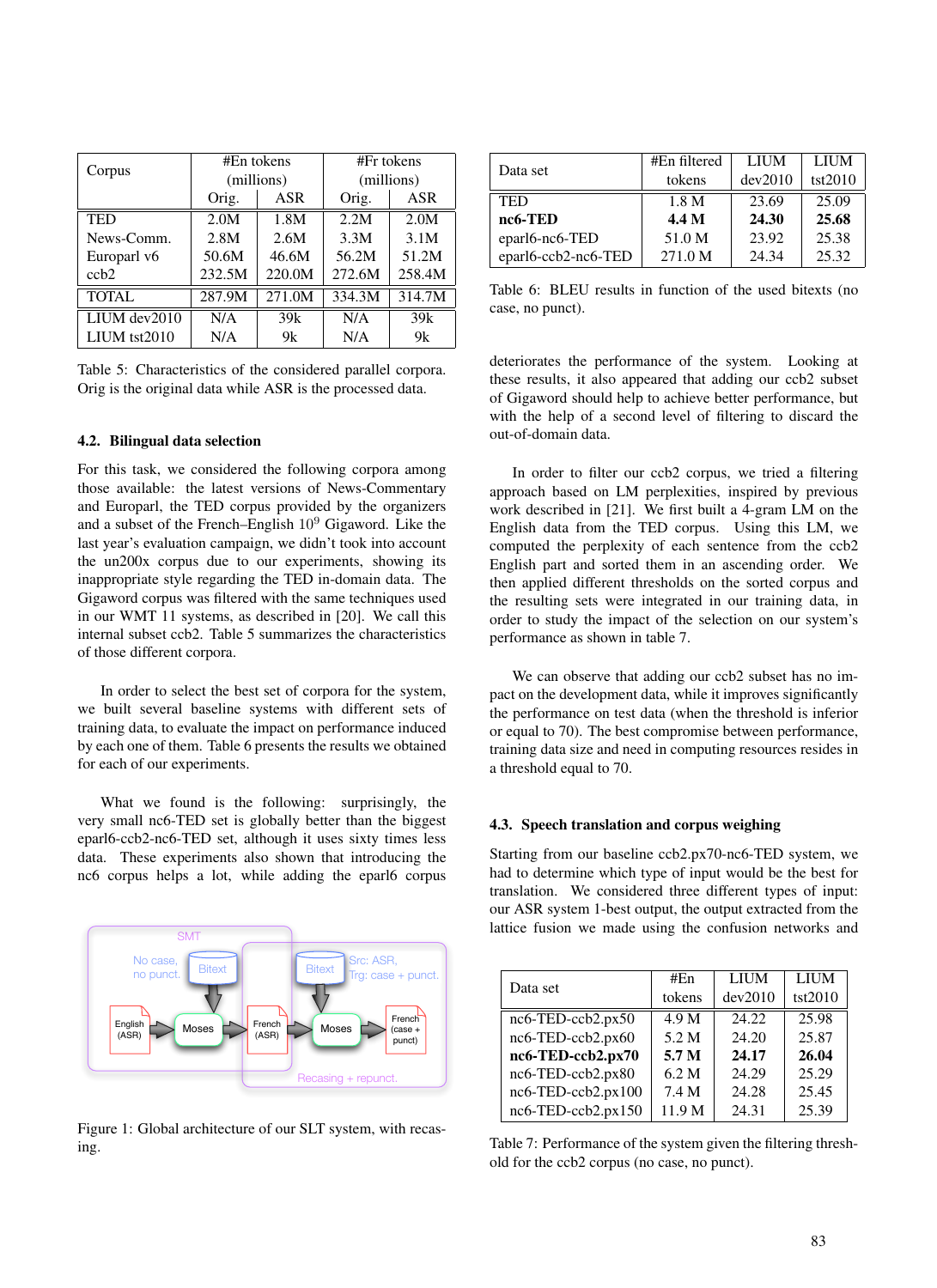| Weighting                | LIUM 1-best<br>output |          | Lattice<br>fusion |          | <b>BONG</b> |          |
|--------------------------|-----------------------|----------|-------------------|----------|-------------|----------|
|                          | dev2010               | test2010 | dev2010           | test2010 | dev2010     | test2010 |
| $ccb2.pyx70-nc6-TED$     | 23.63                 | 24.62    | 24.17             | 26.04    | 24.65       | 26.34    |
| ccb2.px70-2xnc6-7xTED    |                       |          | 24.18             | 25.72    | 24.82       | 26.50    |
| $ccb2.pyx70-2xnc6-8xTED$ | 23.97                 | 25.01    | 24.16             | 25.86    | 24.67       | 26.78    |

Table 8: Results of our SLT system given the input type and the weighting applied (no case, no punct).

| Enhancements    | LIUM 1-best |         | <b>BONG</b> |         |
|-----------------|-------------|---------|-------------|---------|
|                 | dev2010     | tst2010 | dev2010     | tst2010 |
| <b>Baseline</b> | 23.97       | 25.01   | 24.67       | 26.78   |
| $+ CN$          | 24.17       | 25.44   | N/A         | N/A     |
| $+$ CSLM        | 24.30       | 25.67   | 24.97       | 27.05   |

Table 9: Enhancements applied to our baseline system (no case, no punct).

finally the BONG output described in section 3.1.2.

We also considered a basic corpus weighting technique based on the interpolation coefficients calculated during the French LM building. By duplicating the in-domain TED corpus several times in the data set, we enhance its weight thus its relative importance.

The tables 8 and 9 shows the BLEU scores obtained given the input type used, the weights applied on the TED and nc6 corpora and the enhancements integrated in the system. We selected the BONG input for our primary submission. We also submitted a contrastive run based on a 100% LIUM ASR output, using the improved word lattice technique with confusion networks presented in last year's campaign, where the moses 1-best input is replaced with the confusion networks from our decoder [12].

Table 10 presents the final results for these two submitted runs on the official *tst2011*. Two text conditions were considered: with casing and punctuation, then without casing and punctuation.

# 5. Conclusion

We presented the development of our systems for three of the IWSLT 2011 evaluation campaign tasks: automatic speech recognition (ASR), ASR system combination (ASR\_SC) and spoken language translation (SLT).

| Submission  | tst2011    |                 |  |
|-------------|------------|-----------------|--|
|             | case+punct | no case+nopunct |  |
| Primary     | 28.23      | 29.40           |  |
| Contrastive | 26.96      | 28.16           |  |

Table 10: Official results for LIUM SLT system, in BLEU.

In the official evaluation, the English ASR system ranked third, the English ASR\_SC system ranked second and the English–French SLT system ranked first according to the BLEU score for both text conditions. The contrastive run also ranked second for case+punct. condition and third for nocase+nopunct condition.

### 6. References

- [1] M. Federico, L. Bentivogli, M. Paul, and S. Stueker, "Overview of the IWSLT 2011 evaluation campaign," in *Proceedings of the International Workshop on Spoken Language Translation (IWSLT)*, (San Francisco (CA)), December 2011.
- [2] S. Meignier and T. Merlin, "LIUM SpkDiarization: an open source toolkit for diarization," in *CMU SPUD Workshop*, (Dallas (Texas, USA)), mars 2010.
- [3] A. Allauzen and J.-L. Gauvain, "Construction automatique du vocabulaire d'un système de transcription," in *Journées d'Étude sur la Parole*, 2004.
- [4] A. Stolcke, "SRILM an extensible language modeling toolkit," in *International Conference on Spoken Language Processing*, pp. 257–286, November 2002.
- [5] P. Deléglise, Y. Estève, S. Meignier, and T. Merlin, "Improvements to the LIUM french ASR system based on CMU Sphinx: what helps to significantly reduce the word error rate?," in *Interspeech 2009*, (Brighton (United Kingdom)), 6-10 september 2009.
- [6] F. Grézl and P. Fousek, "Optimizing bottle-neck features for LVCSR," in *2008 IEEE International Conference on Acoustics, Speech, and Signal Processing*, pp. 4729–4732, IEEE Signal Processing Society, 2008.
- [7] ICSI, *QuickNet*, 2011 (accessed October 10, 2011). http://www.icsi.berkeley.edu/Speech/ qn.html.
- [8] J. Fiscus, "A post-prcessing system to yield reduced word error rates: recogniser output voting error reduction (ROVER)," in *ASRU*, pp. 347–354, 1997.